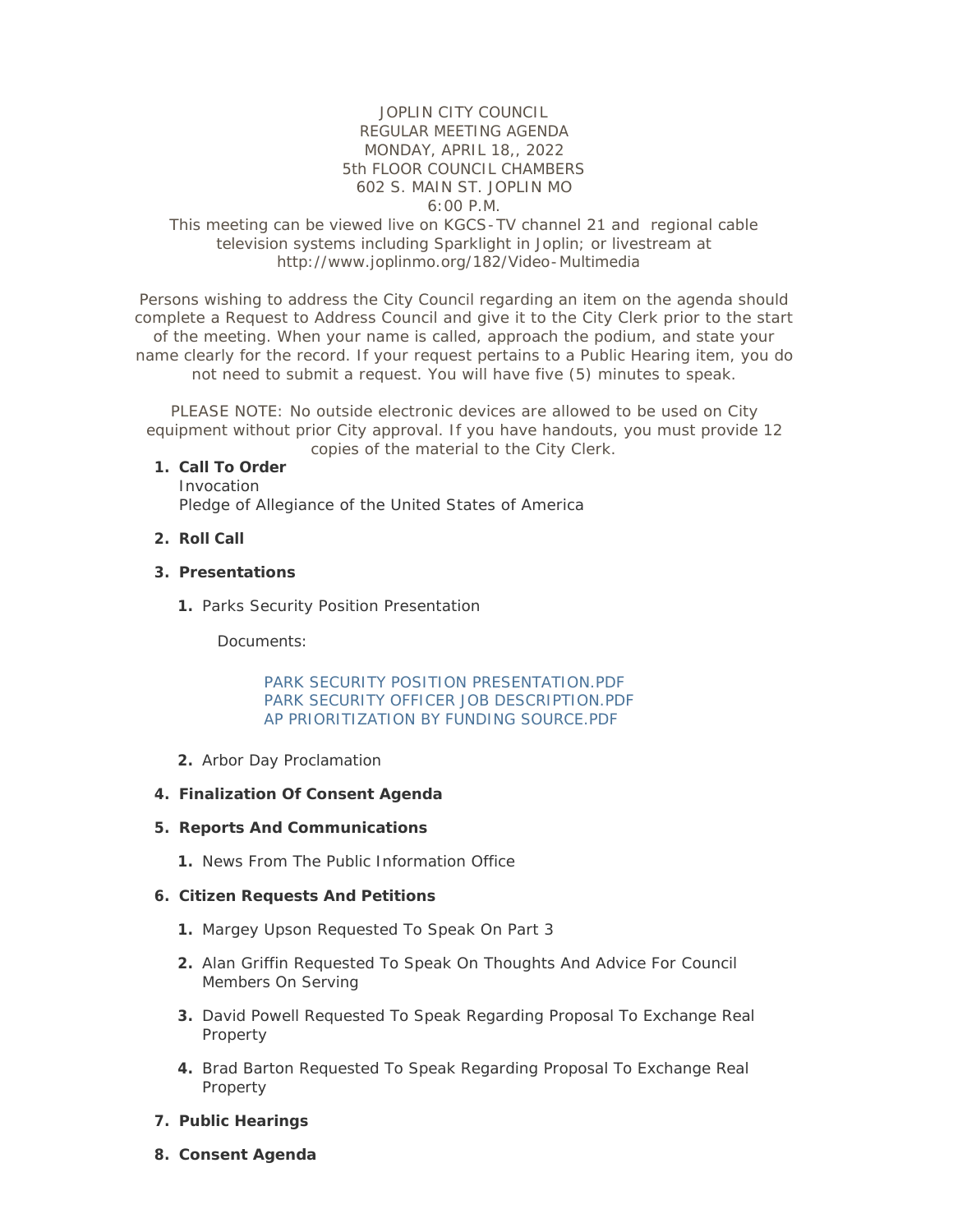1. Minutes Of April 4, 2022 City Council Meeting

Documents:

## [APRIL 4, 2022 MINUTES.PDF](http://www.joplinmo.org/AgendaCenter/ViewFile/Item/8469?fileID=50667)

Minutes Of April 11, 2022 Special City Council Meeting **2.**

Documents:

## [SP MTG APRIL 11 COUNCIL MINUTES.PDF](http://www.joplinmo.org/AgendaCenter/ViewFile/Item/8470?fileID=50668)

COUNCIL BILL NO. 2022-120 **3.**

AN ORDINANCE approving an Agreement with SFS Architecture in the not to exceed amount of One Hundred Ninety-Nine Thousand Eight Hundred Eighty and 00/100 dollars (\$199,880.00) for professional consulting services for the development of a City of Joplin Facilities Masterplan and authorizing the City Manager or his designee to execute the same by and on behalf of the City of Joplin.

Documents:

## [CB2022-120.PDF](http://www.joplinmo.org/AgendaCenter/ViewFile/Item/8444?fileID=50493)

COUNCIL BILL NO. 2022-257 **4.**

AN ORDINANCE approving the voluntary annexation by the Council of the City of Joplin, Missouri, of property located 1949 Snowberry Lane, Joplin, Jasper County, Missouri.

Documents:

## [CB2022-257.PDF](http://www.joplinmo.org/AgendaCenter/ViewFile/Item/8445?fileID=50494)

COUNCIL BILL NO. 2022-258 **5.**

AN ORDINANCE providing to vacate approximately 150 feet of S. Picher Ave. south of Junge Blvd., City of Joplin, Jasper County, Missouri.

Documents:

#### [CB2022-258.PDF](http://www.joplinmo.org/AgendaCenter/ViewFile/Item/8446?fileID=50495)

COUNCIL BILL NO. 2022-259 **6.**

AN ORDINANCE approving the voluntary annexation by the Council of the City of Joplin, Missouri, of property located 4005 W.  $32<sup>nd</sup>$  Street, Joplin, Newton County, Missouri.

Documents:

#### [CB2022-259.PDF](http://www.joplinmo.org/AgendaCenter/ViewFile/Item/8447?fileID=50496)

COUNCIL BILL NO. 2022-260 **7.** AN ORDINANCE approving the voluntary annexation by the Council of the City of Joplin, Missouri, of property located 3031 N Arizona Ave., Joplin, Jasper County, Missouri.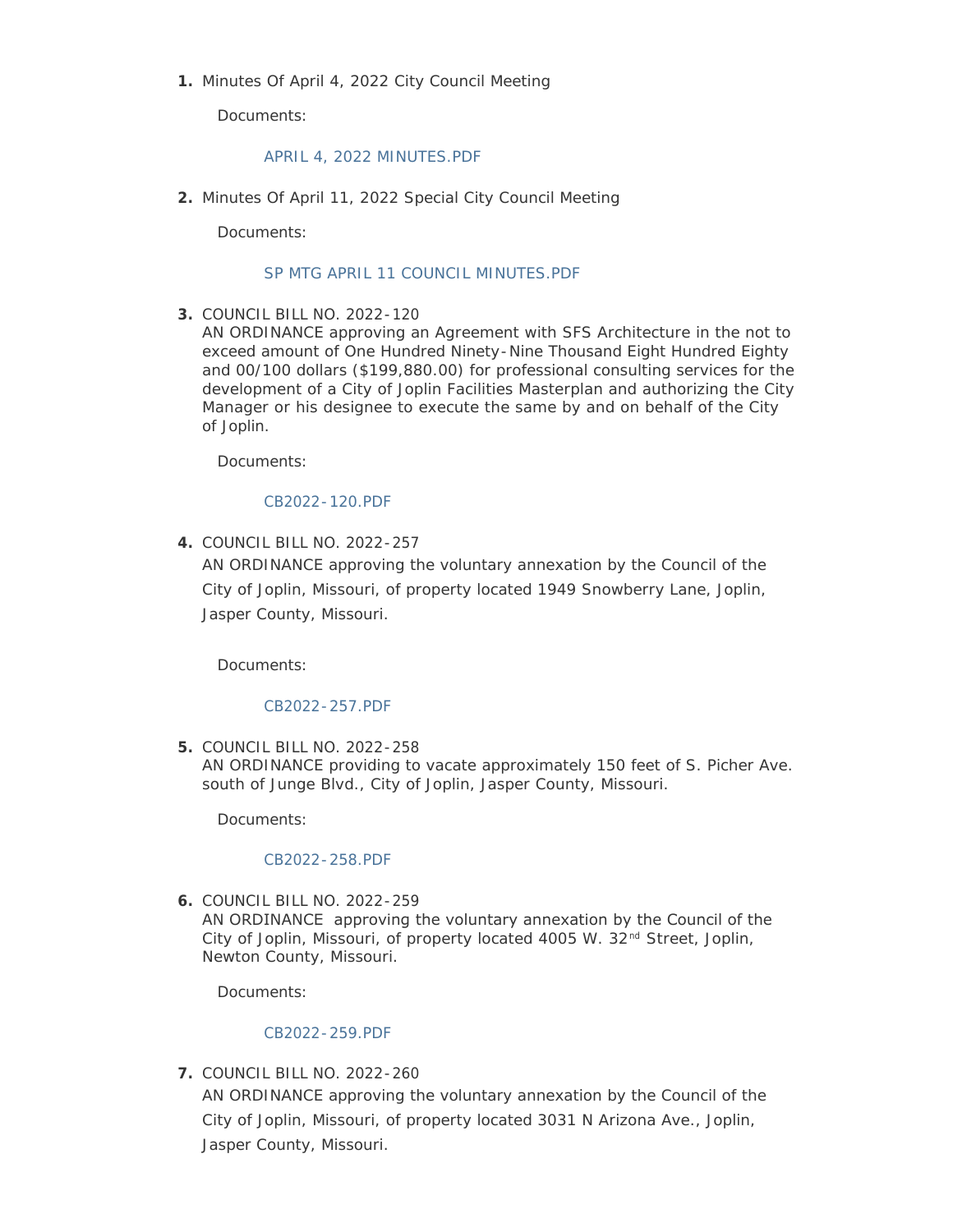Documents:

## [CB2022-260.PDF](http://www.joplinmo.org/AgendaCenter/ViewFile/Item/8448?fileID=50497)

COUNCIL BILL NO. 2022-261 **8.**

AN ORDINANCE approving the voluntary annexation by the Council of the City of Joplin, Missouri, of property located in Summit Ridge Plat 1- All lots number One (1) thru Sixty (60) Joplin, Newton County, Missouri.

Documents:

#### [CB2022-261.PDF](http://www.joplinmo.org/AgendaCenter/ViewFile/Item/8449?fileID=50498)

COUNCIL BILL NO. 2022-262 **9.** AN ORDINANCE approving the voluntary annexation by the Council of the City of Joplin, Missouri, of property located 3110 S. Catnip Ln., Joplin, Jasper County, Missouri.

Documents:

## [CB2022-262.PDF](http://www.joplinmo.org/AgendaCenter/ViewFile/Item/8450?fileID=50499)

**10. COUNCIL BILL NO. 2022-264** 

AN ORDINANCE establishing grades and accepting the Final Plat of Drury 2<sup>nd</sup> Subdivision located at the Northeast Corner of S. Range Line Rd. and E.  $36<sup>th</sup>$ St. City of Joplin, Jasper County, Missouri.

Documents:

#### [CB2022-264.PDF](http://www.joplinmo.org/AgendaCenter/ViewFile/Item/8452?fileID=50501)

**11. COUNCIL BILL NO. 2022-508** 

AN ORDINANCE repealing Section 106-62, Plan Review and Permit Fees, Article III, Improvement Permits, of Chapter 106, Streets, Sidewalk and Other Public Places, of the Code of Ordinances of the City of Joplin and enacting in lieu thereof a new Section 106-62, Plan Review and Permit Fees, Article III, Improvement Permits, of Chapter 106, Streets, Sidewalks and Other Public Places, of the Code of Ordinances of the City of Joplin to implement certain fee changes; and setting a date when this Ordinance shall become effective.

Documents:

#### [CB2022-508.PDF](http://www.joplinmo.org/AgendaCenter/ViewFile/Item/8453?fileID=50502)

COUNCIL BILL NO. 2022-603 **12.**

AN ORDINANCE approving an UPGRADE agreement by and between the City of Joplin and Central Square Technologies, LLC., to cover the annual software payment and related conversion fees for the Public Safety software and related systems as budgeted in the Annual Budget of the City of Joplin for the Fiscal Year 2021-2022 as adopted by Council Bill 2021-523 on October 18, 2021.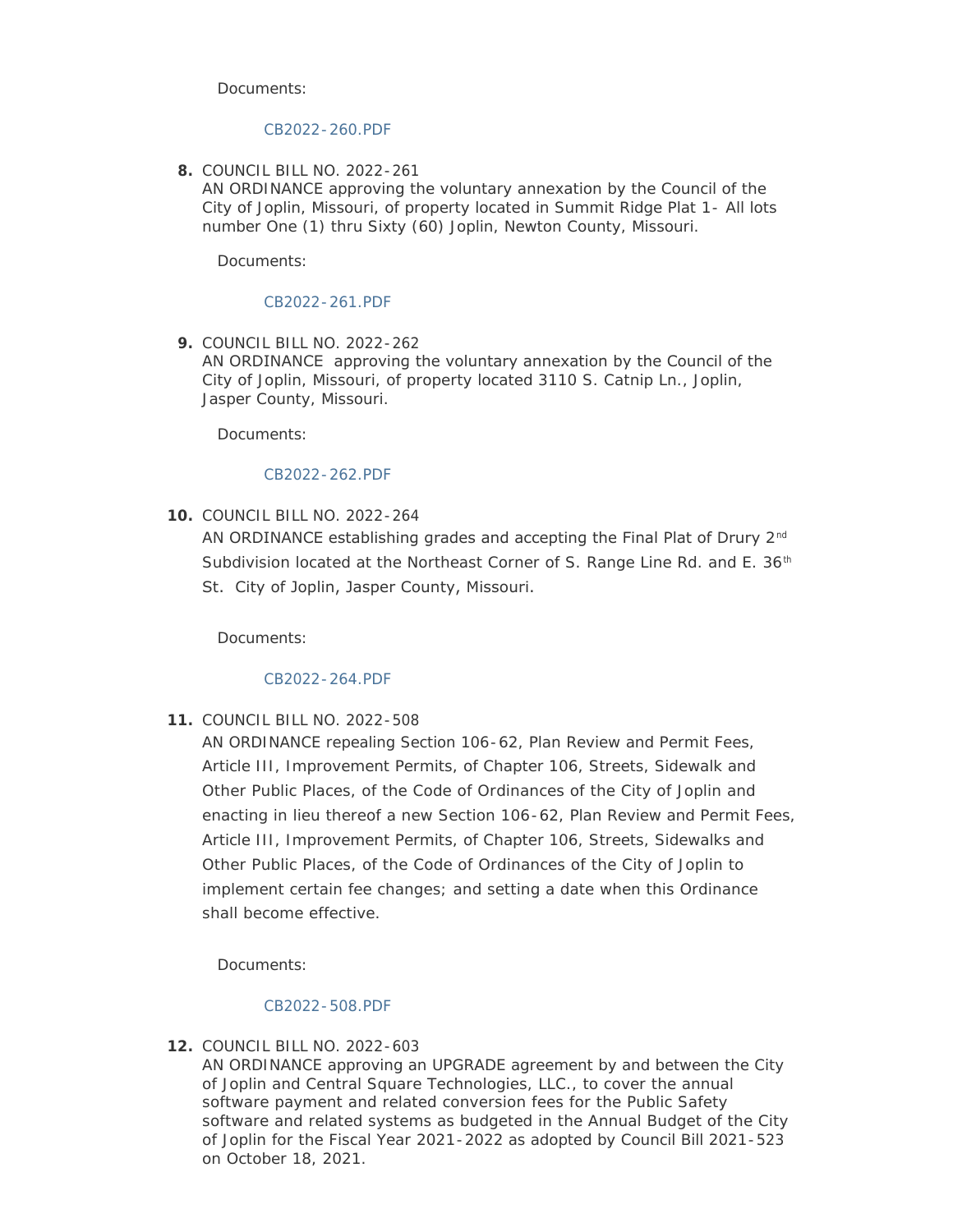Documents:

## [CB2022-603.PDF](http://www.joplinmo.org/AgendaCenter/ViewFile/Item/8454?fileID=50503)

# **Resolutions 9.**

1. RESOLUTION NO. 2022-004

A RESOLUTION of the City of Joplin, Missouri, stating the intent to pursue a Community Project Funding Request for various projects and committing to the completion of the projects as set forth in the grant requirements, if awarded.

Documents:

[RESOLUTION 2022-004 SUMMARY SUPPORT FOR COMMUNITY](http://www.joplinmo.org/AgendaCenter/ViewFile/Item/8455?fileID=50577)  PROJECT FUNDING REQUEST.PDF [RESOLUTION 2022-004 SUPPORT FOR COMMUNITY PROJECT](http://www.joplinmo.org/AgendaCenter/ViewFile/Item/8455?fileID=50578)  FUNDING REQUEST.PDF [RESOLUTION 2022-004 COMMUNITY PROJECT REQUEST APRIL 2022](http://www.joplinmo.org/AgendaCenter/ViewFile/Item/8455?fileID=50579)  FOR CONGRESSMAN LONG.PDF

# RESOLUTION NO. 2022-005 **2.**

A RESOLUTION authorizing the filing of a One Year Action Plan with the U.S. Department of Housing and Urban Development as required for use of the City of Joplin's Community Development Block Grant Program (Entitlement) and the Joplin Consortium HOME Investment Partnership Program for fiscal year 2022; and authorizing the City Manager to execute said Plan for and on behalf of the City of Joplin.

Documents:

[RS 2022-005 SUMMARY.PDF](http://www.joplinmo.org/AgendaCenter/ViewFile/Item/8466?fileID=50628) [RS 2022-005 ACTION PLAN.PDF](http://www.joplinmo.org/AgendaCenter/ViewFile/Item/8466?fileID=50627) [RS 2022-005 .PDF](http://www.joplinmo.org/AgendaCenter/ViewFile/Item/8466?fileID=50629)

# **Ordinances - Emergency 10.**

COUNCIL BILL NO. 2022-353 **1.**

AN ORDINANCE approving the contract by and between the City of Joplin and Gator Demolition for the demolition of the structure(s) and clearing of a lot located at 217 N. Gray Ave. in the City of Joplin, Missouri, for Four Thousand Eight Hundred dollars (\$4,800.00); providing how the cost thereof shall be paid; how the assessment thereof shall be made; and containing an emergency clause.

Documents:

[CB 2022-353 SUMMARY.PDF](http://www.joplinmo.org/AgendaCenter/ViewFile/Item/8458?fileID=50614) [CB 2022-353 BIDS.PDF](http://www.joplinmo.org/AgendaCenter/ViewFile/Item/8458?fileID=50591)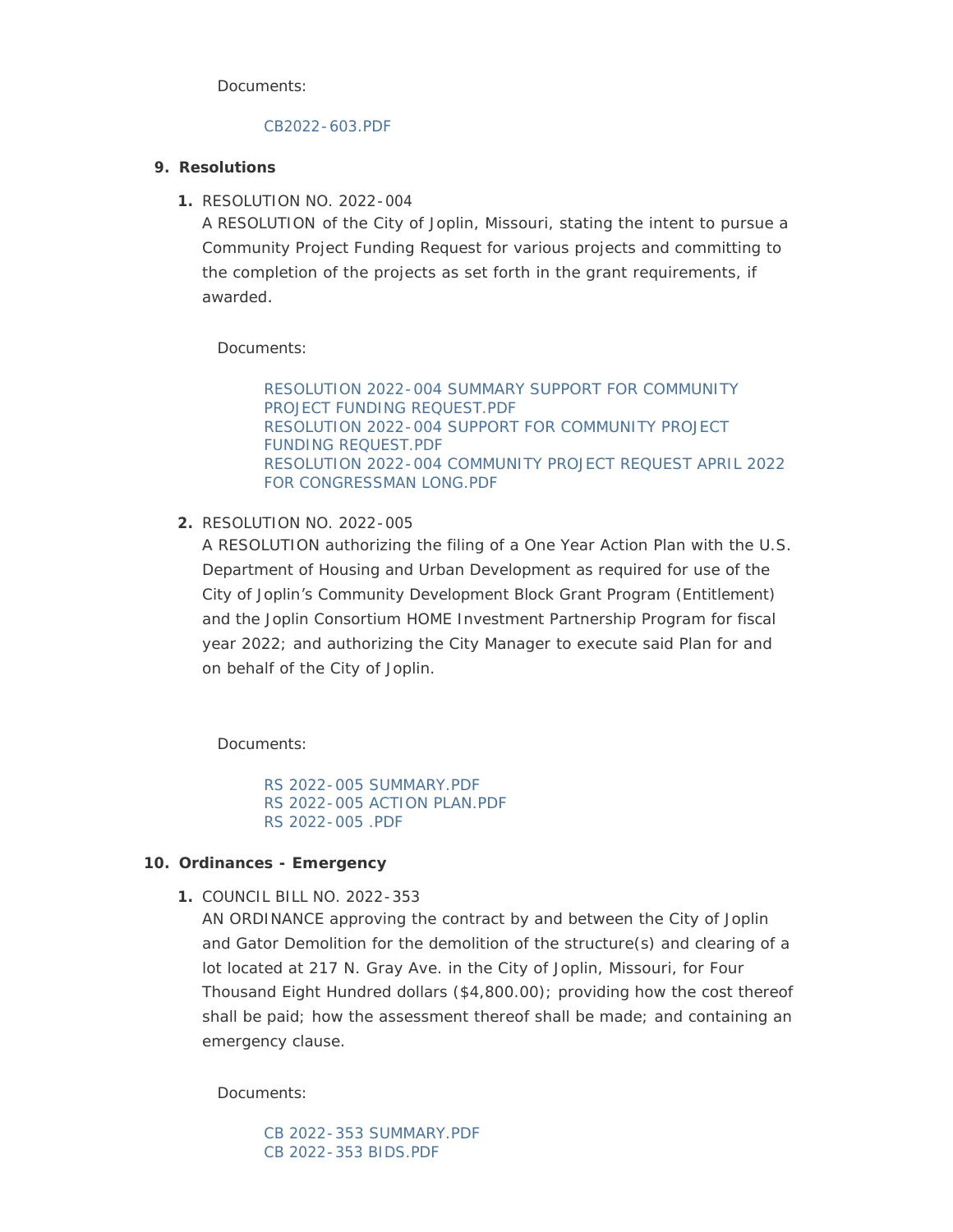## [CB 2022-353 PICTURES.PDF](http://www.joplinmo.org/AgendaCenter/ViewFile/Item/8458?fileID=50613) [CB 2021-353.PDF](http://www.joplinmo.org/AgendaCenter/ViewFile/Item/8458?fileID=50612)

# COUNCIL BILL NO. 2022-354 **2.**

AN ORDINANCE approving the contract by and between the City of Joplin and Gator Demolition for the demolition of the structure(s) and clearing of a lot located at 302 N. Sergeant Ave. in the City of Joplin, Missouri, for Four Thousand dollars (\$4,000.00); providing how the cost thereof shall be paid; how the assessment thereof shall be made; and containing an emergency clause.

Documents:

[CB 2022-354 SUMMARY.PDF](http://www.joplinmo.org/AgendaCenter/ViewFile/Item/8459?fileID=50616) [CB 2022-354 BIDS.PDF](http://www.joplinmo.org/AgendaCenter/ViewFile/Item/8459?fileID=50594) [CB 2022-354 PICTURES.PDF](http://www.joplinmo.org/AgendaCenter/ViewFile/Item/8459?fileID=50630) [CB 2022-354.PDF](http://www.joplinmo.org/AgendaCenter/ViewFile/Item/8459?fileID=50617)

COUNCIL BILL NO. 2022-355 **3.**

AN ORDINANCE approving the contract by and between the City of Joplin and Gator Demolition for the demolition of the structure(s) and clearing of a lot located at 709 W B St. in the City of Joplin, Missouri, for Four Thousand dollars (\$4,000.00); providing how the cost thereof shall be paid; how the assessment thereof shall be made; and containing an emergency clause.

Documents:

[CB 2022-355 SUMMARY.PDF](http://www.joplinmo.org/AgendaCenter/ViewFile/Item/8460?fileID=50601) [CB 2022-355 BIDS.PDF](http://www.joplinmo.org/AgendaCenter/ViewFile/Item/8460?fileID=50599) [CB 2022-355 PICTURES.PDF](http://www.joplinmo.org/AgendaCenter/ViewFile/Item/8460?fileID=50600) [CB 2021-355.PDF](http://www.joplinmo.org/AgendaCenter/ViewFile/Item/8460?fileID=50598)

COUNCIL BILL NO. 2022-356 **4.**

AN ORDINANCE approving the contract by and between the City of Joplin and Gator Demolition for the demolition of the structure(s) and clearing of a lot located at 223 S. Galena Ave. in the City of Joplin, Missouri, for Five Thousand One Hundred Twenty-seven dollars (\$5,127.00); providing how the cost thereof shall be paid; how the assessment thereof shall be made; and containing an emergency clause.

Documents:

[CB 2022-356 SUMMARY.PDF](http://www.joplinmo.org/AgendaCenter/ViewFile/Item/8464?fileID=50620) [CB 2022-356 BIDS.PDF](http://www.joplinmo.org/AgendaCenter/ViewFile/Item/8464?fileID=50621) [CB 2022-356 PICTURES.PDF](http://www.joplinmo.org/AgendaCenter/ViewFile/Item/8464?fileID=50619) [CB 2021-356.PDF](http://www.joplinmo.org/AgendaCenter/ViewFile/Item/8464?fileID=50618)

COUNCIL BILL NO. 2022-400 **5.**

AN ORDINANCE approving an Agreement between the City of Joplin, Missouri, and Joplin Economic Housing Development Initiative that pertains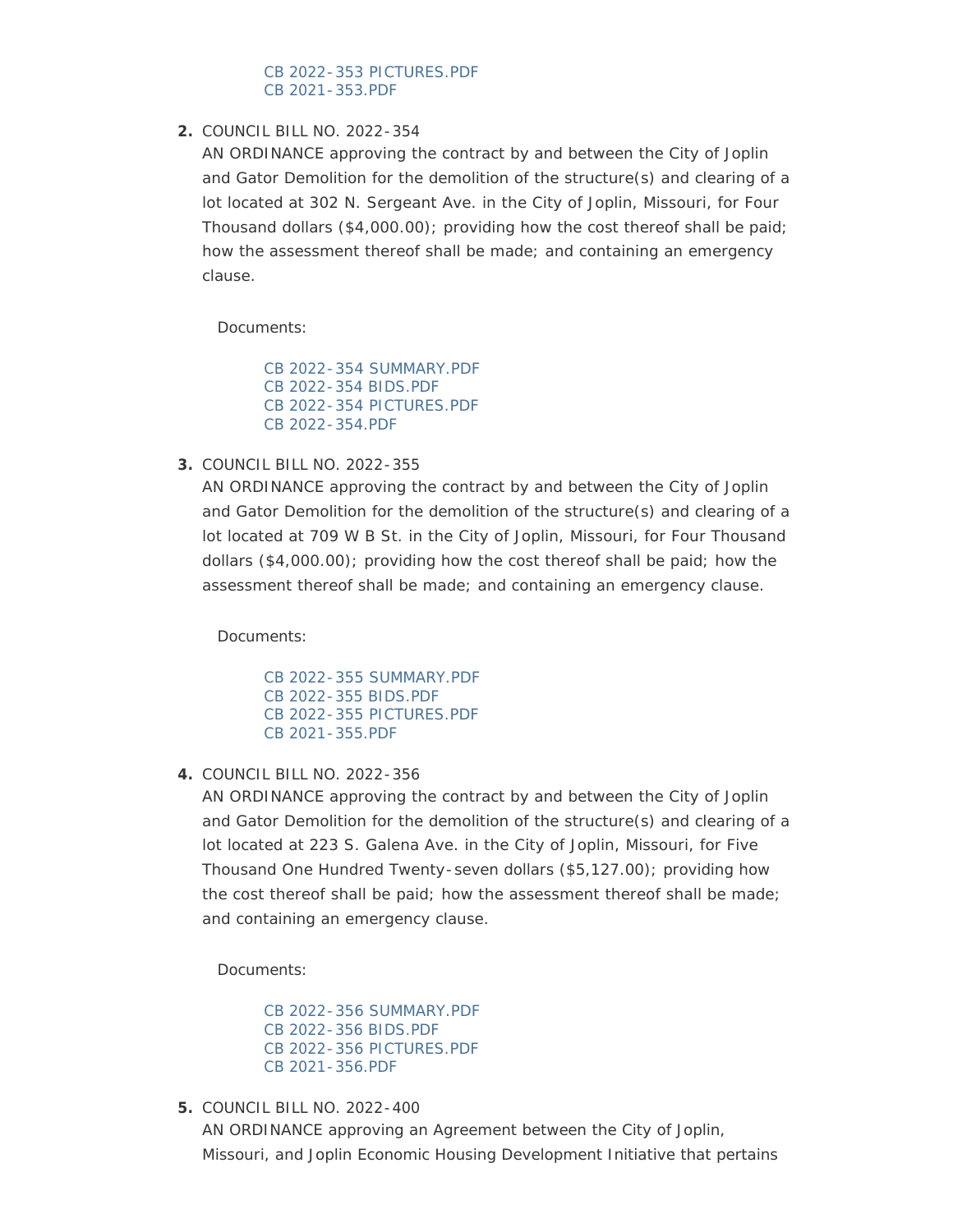to 2019 and 2020 HOME funds in the total amount not to exceed \$563,000.00; authorizing the City Manager or his designee to execute same on behalf of the City of Joplin; and containing an emergency clause.

Documents:

[CB 2020-400 SUMMARY.PDF](http://www.joplinmo.org/AgendaCenter/ViewFile/Item/8462?fileID=50606) [CB 2022-400 2020 CHDO CONTRACT.PDF](http://www.joplinmo.org/AgendaCenter/ViewFile/Item/8462?fileID=50626) [CB 2020-400.PDF](http://www.joplinmo.org/AgendaCenter/ViewFile/Item/8462?fileID=50607)

COUNCIL BILL NO. 2022-510 **6.**

AN ORDINANCE approving the Real Estate Contract by and between the City of Joplin, Missouri, a Municipal Corporation, and Habitat for Humanity, for the sale of one parcel located at North Cox and Broadway Street, totaling approximately 6,600 square feet of land; and authorizing the City Manager to execute the same by and on behalf of the City of Joplin; and containing an emergency clause.

Documents:

[CB 2022-510 SUMMARY LAND SALE N COX AND BROADWAY.PDF](http://www.joplinmo.org/AgendaCenter/ViewFile/Item/8456?fileID=50584) [CB 2022-510 MAP OF N COX AND BROADWAY.PDF](http://www.joplinmo.org/AgendaCenter/ViewFile/Item/8456?fileID=50583) [CB 2022-510 BID TABULATION N COX AND BROADWAY.PDF](http://www.joplinmo.org/AgendaCenter/ViewFile/Item/8456?fileID=50580) [CB 2022-510 LAND SALE ORDINANCE N COX AND BROADWAY.PDF](http://www.joplinmo.org/AgendaCenter/ViewFile/Item/8456?fileID=50582) [CB 2022-510 EXHIBIT A N COX AND BROADWAY REAL ESTATE](http://www.joplinmo.org/AgendaCenter/ViewFile/Item/8456?fileID=50581)  CONTRACT.PDF

COUNCIL BILL NO. 2022-511 **7.**

AN ORDINANCE approving the Real Estate Contract by and between the City of Joplin, Missouri, a Municipal Corporation, and Watered Gardens, for the sale of one parcel located at the 500 Block of South Kentucky Avenue, totaling approximately 11,964 square feet of land; and authorizing the City Manager to execute the same by and on behalf of the City of Joplin; and containing an emergency clause.

Documents:

[CB 2022-511 SUMMARY LAND SALE 500 BLOCK SOUTH](http://www.joplinmo.org/AgendaCenter/ViewFile/Item/8457?fileID=50589)  KENTUCKY.PDF [CB 2022-511 MAP OF 500 BLOCK OF SOUTH KENTUCKY.PDF](http://www.joplinmo.org/AgendaCenter/ViewFile/Item/8457?fileID=50588) [CB 2022-511 BID TABULATION 500 BLOCK S KENTUCKY.PDF](http://www.joplinmo.org/AgendaCenter/ViewFile/Item/8457?fileID=50585) [CB 2022-511 LAND SALE ORDINANCE 500 BLOCK OF KENTUCKY](http://www.joplinmo.org/AgendaCenter/ViewFile/Item/8457?fileID=50587)  AVENUE.PDF [CB 2022-511 EXHIBIT A 500 BLOCK KENTUCKY REAL ESTATE](http://www.joplinmo.org/AgendaCenter/ViewFile/Item/8457?fileID=50586)  CONTRACT.PDF

COUNCIL BILL NO. 2022-605 **8.**

AN ORDINANCE approving the job description for Transit Driver III and the placement of the new position within the Salary Administration Plan for the City of Joplin; and containing an emergency clause.

Documents: